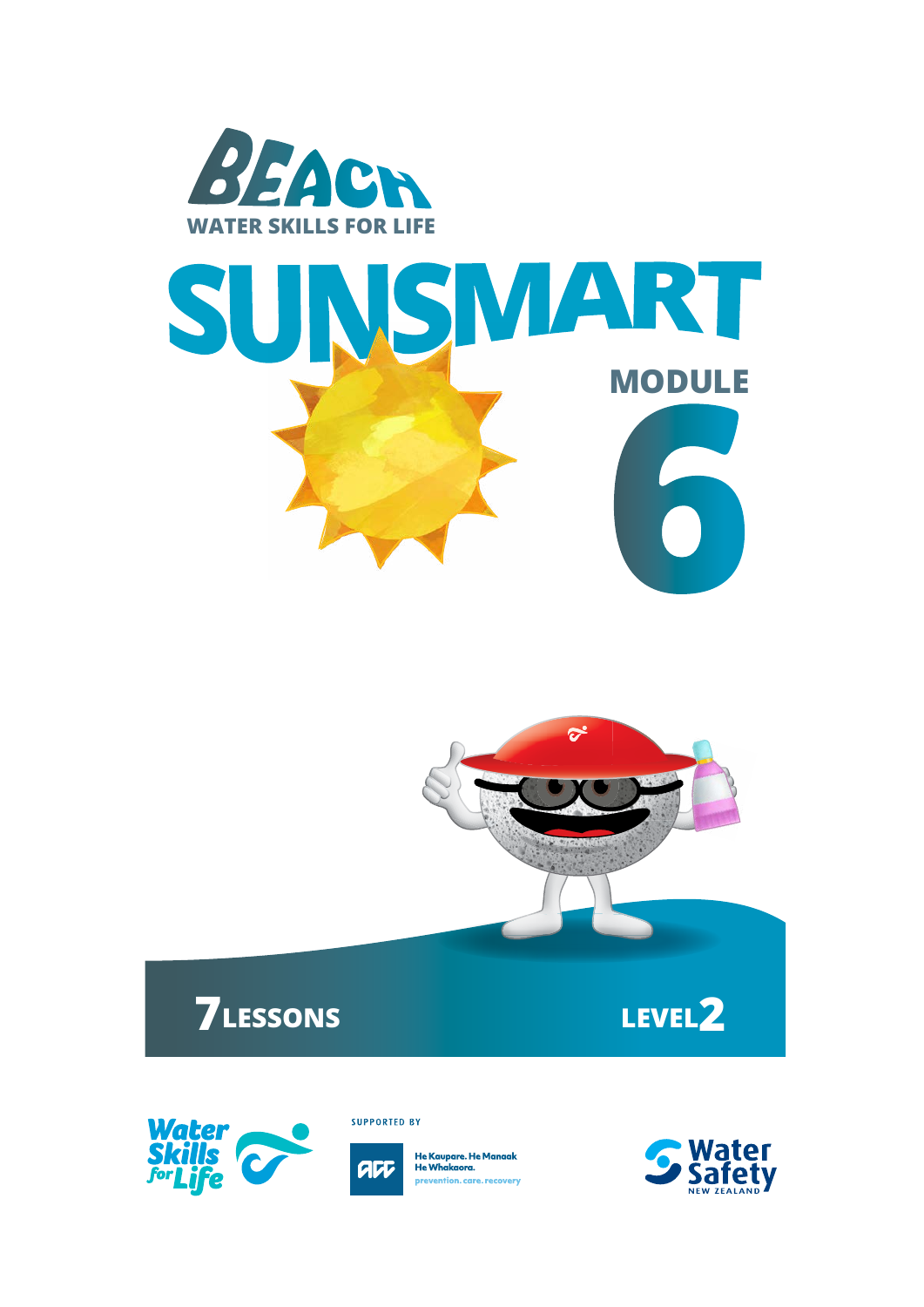





### **DESCRIPTION**

**The sunsmart guidelines comprise four easy to remember messages for when you're in, on or around water.** 

**By understanding potential dangers that the sun can produce, being properly prepared, and the correct application in a beach environment, students can understand how each one of them and their families can have a safe and enjoyable time in and around the water.**

### **ACHIEVEMENT OBJECTIVES**

#### **Personal Health and Physical Development**

**Safety and Risk Management:** Students will identify risk and use safe practices and basic risk-management strategies.

#### **Healthy Communities and Environment**

**Rights, responsibilities, and law:** Students will contribute to and use simple guidelines and practices that promote physically and socially healthy classrooms, schools, and local environments.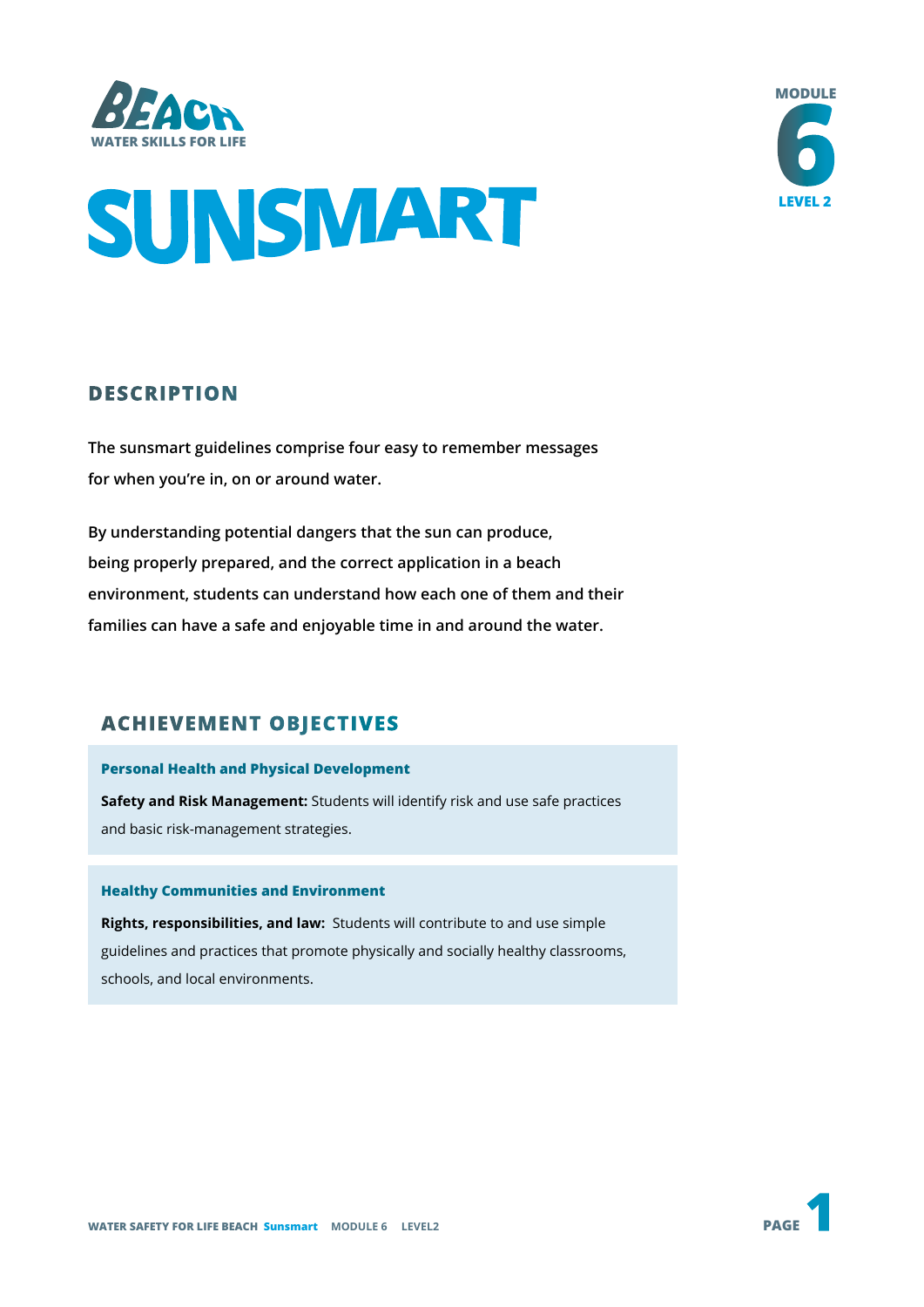#### **Learning Intention:**

• Explain the four SunSmart messages and why each is important

#### **Success Criteria:**

#### **Students can**

- Identify the four SunSmart messages (Slip, Slop, Slap and Wrap) and correct applications in the beach environment
- Apply sun safety practices in real life

#### **Key Competencies:**

#### **Participating and Contributing:**

• Contribute my ideas to both group and class discussions.

#### **Managing Self:**

- Maintain focus during lessons in a range of situations e.g. whole class, group, in class, outside
- Ask for help when needed

#### **Thinking:**

• Think about how sun smart messages apply in my life outside of school.

#### **Using language, text and symbols:**

• Create posters, maps, ratings and plan an event using pictures and text to demonstrate my understanding of being sun smart

#### **Relating to others:**

• Work collaboratively to complete a range of group tasks

- **Resources:**
- Printouts of sun smart clothing, A3 paper, map of the school, sun screen, black cartridge paper, cellotape, T chart, hat printouts, a range of sunglasses containing sun protection ratings (cheap dollar store varieties are fine)

#### **Assessment activities:**

• Students plan a sun safe beach trip for their whanau in lesson 7. Use this exercise to assess whether students understand the key sun smart messages of slip, slop slap and wrap by explaining their plan to you



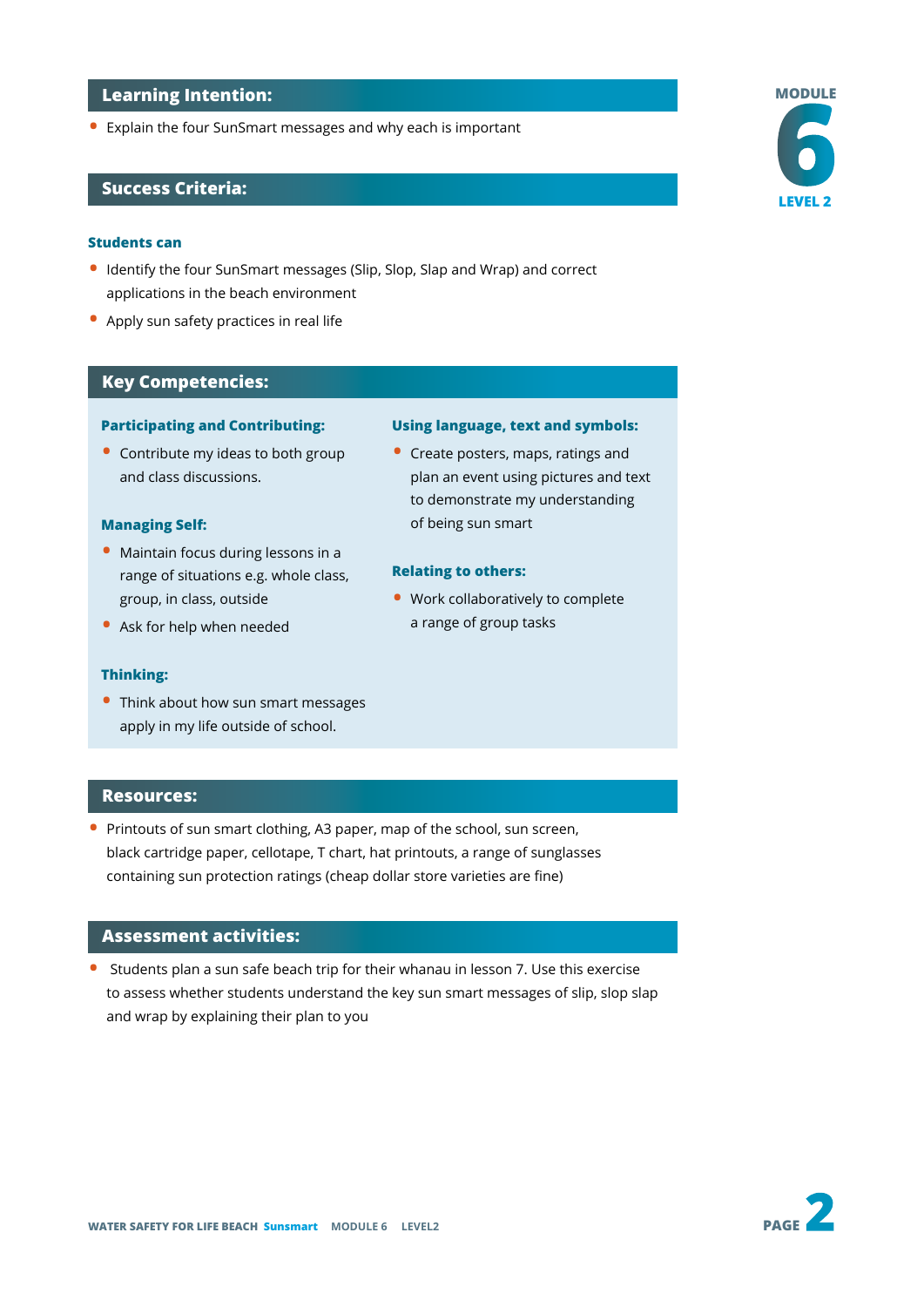

**Pose question** to the students: How can clothing help to protect us from the sun?

**Class discussion:** students share their ideas in response to the posed question.

#### **Activity:**

#### **SunSmart Clothing Sort**

Split students into groups of 4. Give students pre-prepared printouts of different items of clothing. Ask students to work together with their group to discuss and sort through which items of clothing are suitable and unsuitable to protect us from the sun. Students can then arrange the pictures to create a poster using A3 paper with a few sentences explaining why each item is suitable or unsuitable for sun protection.

**Sing** the **[Slip Slop Slap & Wrap Song](https://www.youtube.com/watch?v=GKPP8qqA7cY)** with the class to introduce or end each lesson.



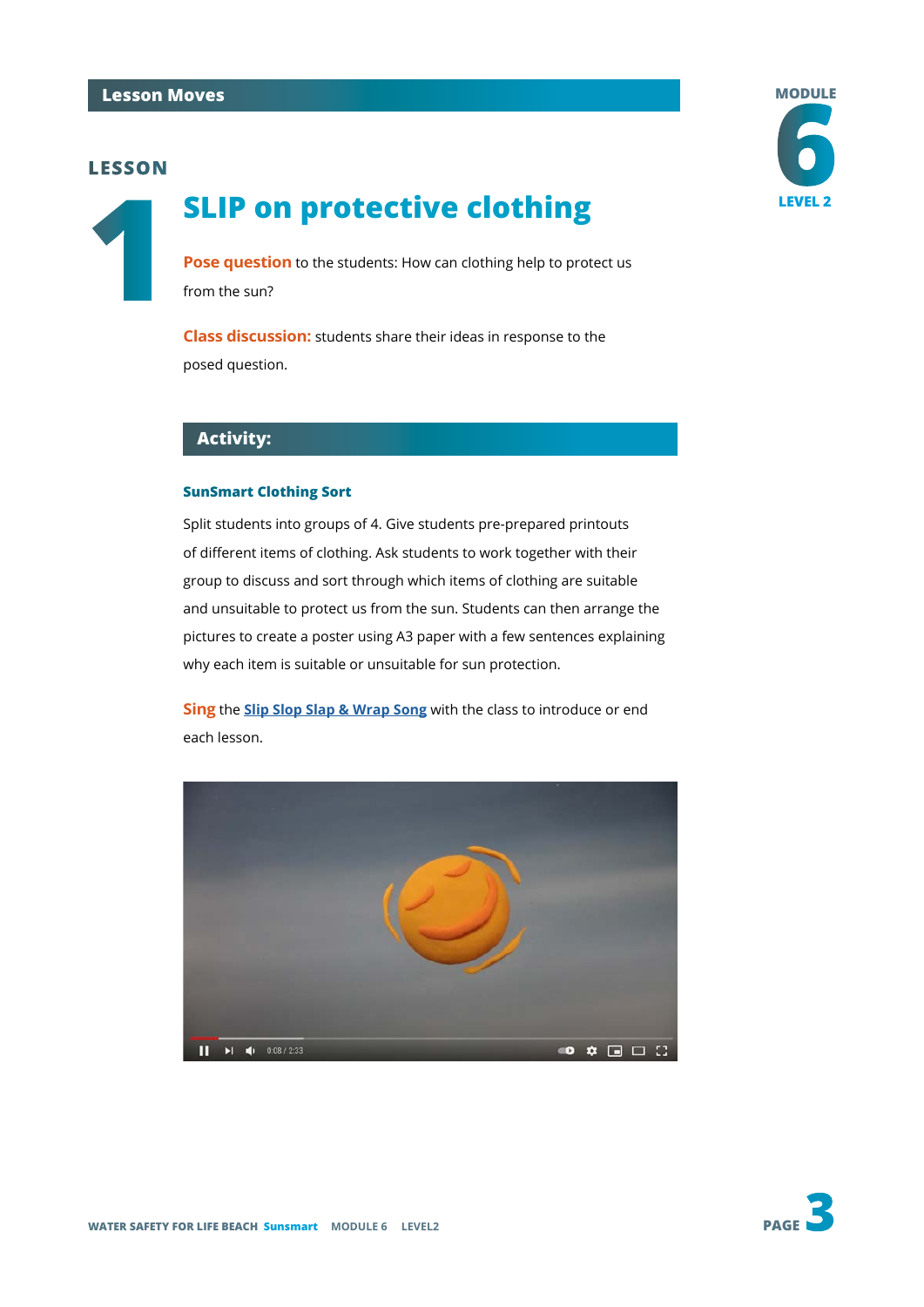

## **LEVEL 2 SLIP** into shade

Pose the question to students: What is shade? Why is shade important? What objects can provide shade?

**Class discussion:** students share their ideas in response to the posed question.

### **Activity:**

#### **Map the shaded areas around the school**

**Take students** on a walk around the school to identify shaded areas suitable for playing during break times. Return to the class split students into groups and give them a simple map (A3 sized) of the school with classrooms and important landmark areas identified (e.g. playground, court, field…).

In groups, **ask students** to add shaded areas to the map that they saw during the class walk. Bring students back together to share and explain their maps to the class.







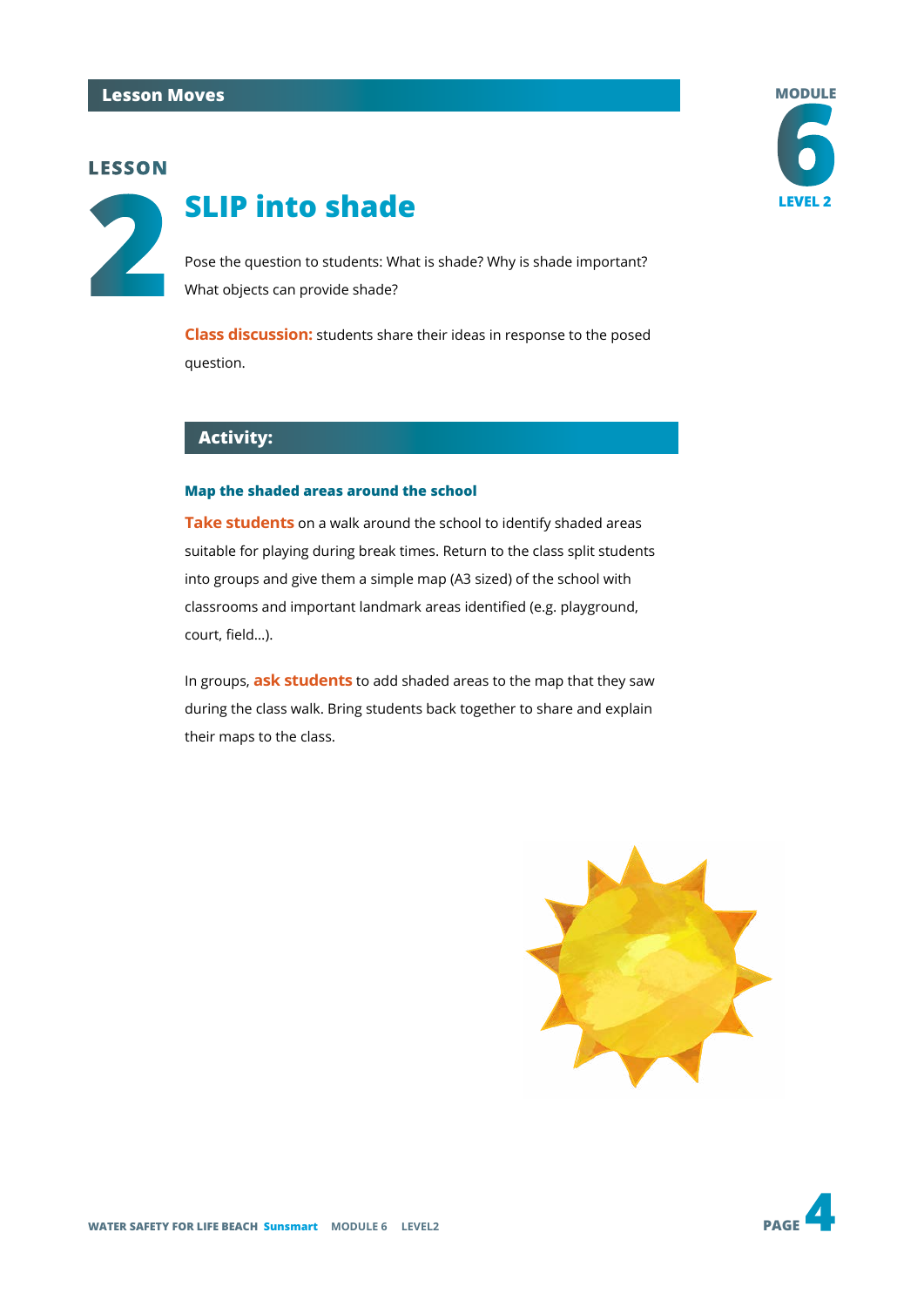

## **LEVEL 2 SLOP on sunscreen**

**Discuss with students** the importance of wearing sunblock. **Pose the question:** Why should we wear sunblock? What happens if we don't wear sunblock? Is there anything we can do if we have forgotten to put sunblock on or don't have any sunblock available?

#### **Activity:**

#### **Sunscreen Science Experiment**

**Split the students** into groups of 4. Provide each group with 3 pieces of black A5 construction paper. Using sunblock ask students to cover their hand in sunblock to make a print on the black construction paper (all students will have a job e.g. one can be in charge of distributing the sunblock to group members while the others make the handprints. Ask students to label each piece of paper 'In the sun', 'in the shade', ' in the dark'. Place the 'In the sun' paper in the window with full view of the sun; place the 'in the dark' piece of paper in a dark cupboard; and finally place the in the shade piece of paper somewhere in the classroom out of the sun.

**Provide students** with a T chart. Students will then use one side to record hypotheses about what they think will happen to each piece of paper. Students will monitor their pieces of paper over two weeks with at least two observations recorded explaining what changes they can see. Students can then record what actually happened to each piece of paper and how it changed with the different exposure to the sun. **Share** findings with the class and discuss what this means for our skin and exposure to the sun.





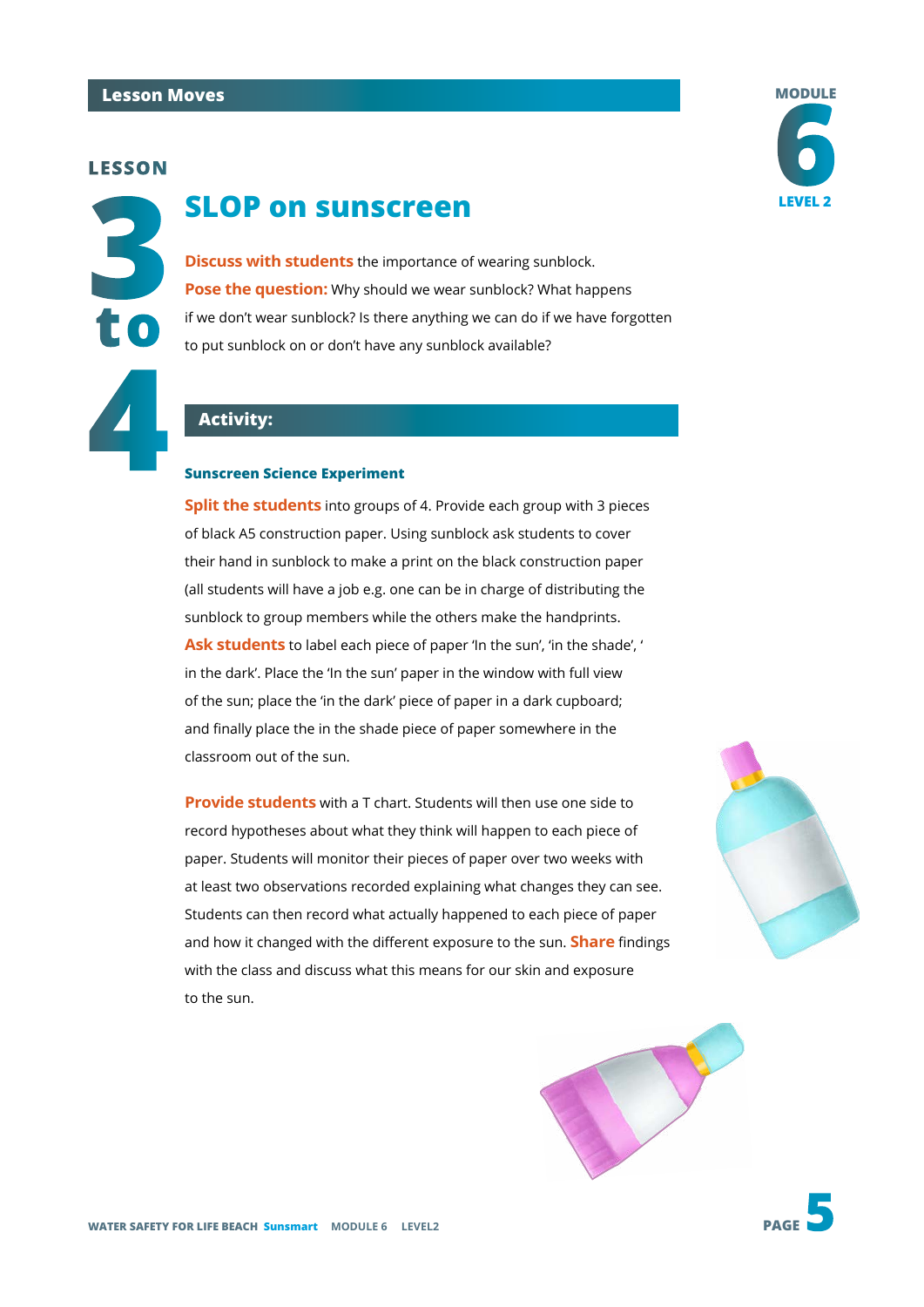

## **LEVEL 2 LEVEL 2**

**Explain to students** that it is very important to wear a hat for sun protection. Ask the students: Does it matter what style of hat we use for sun protection? Discuss students' ideas.

#### **Activity:**

#### **Rating Hats**

**Split students** into groups and give them pictures of different styles of hats. Provide students with a large A3 piece of paper and ask them to rate the hats from most effective for sun protection to least effective. Students must write a few sentences justifying their decisions. Star ratings could be used with 5 stars being the best and and 1 star being the worst. Once completed ask students to share their hat ratings and justifications with the class.

#### **LESSON**



## **WRAP on some sunglasses**

**Explain to the students** that it is important to protect our eyes when out in the sun because our eyes can get sunburnt like our skin – emphasise that it is especially important for people with lighter coloured eyes (blue/ green). Ask the students: How do you know that the sunglasses we buy are effective? **Discuss** students' ideas.

#### **Activity/Discussion:**

#### **Sunglasses inspection**

**Give the students** a range of sunglasses to inspect (making sure that some have a rating sticker with numbers 1-4 or 100% UVA and UVB protection on them). **Ask the students:** Do you notice anything on the sunglasses that tells them how effective they are? **Get the students** to share what they can find.

**Explain to the students** that it is not how expensive sunglasses are that are important, and rather the rating they have on them. Sunglasses that have a rating of 3 or 4 provide the best protection against the sun absorbing or reflecting most UV rays.